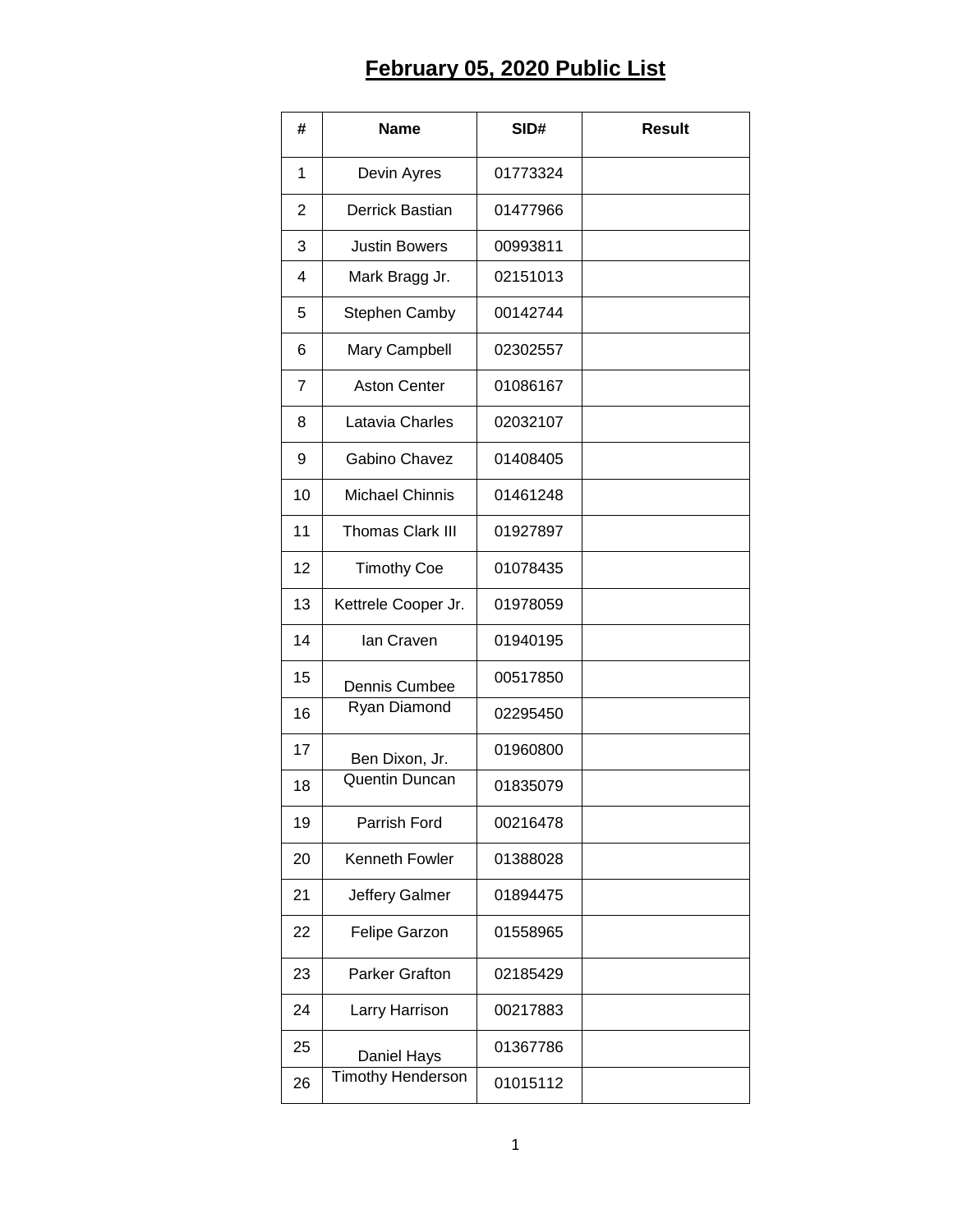## **February 05, 2020 Public List**

| 27 | William Hindman               | 00747565 |             |
|----|-------------------------------|----------|-------------|
| 28 | Larry Jeffcoat                | 00220125 |             |
| 29 | Joseph Knepper Jr.            | 00548420 |             |
| 30 | <b>Thomas Knight</b>          | 00390044 | Cancelled   |
| 31 | Janice Lambert                | 00648414 |             |
| 32 | Sean Leahy                    | 01261140 |             |
| 33 | Rachel Lindsey                | 00708120 |             |
| 34 | <b>Michael Lucius</b>         | 01341977 | Rescheduled |
| 35 | Jose Santes Luna              | 02151562 |             |
| 36 | Jon Mackinnon                 | 00276365 |             |
| 37 | <b>Ricky Mayes</b>            | 00416566 |             |
| 38 | Grady McKeithan<br>Jr.        | 01008320 |             |
| 39 | Jeremias Tomas                | 02232835 |             |
| 40 | <b>Willie Miles</b>           | 00431928 |             |
| 41 | <b>Chase Nash</b>             | 01346874 |             |
| 42 | Danielle Newton               | 01888380 |             |
| 43 | Kenya Parmley                 | 01210647 |             |
| 44 | Rajarshi Patel                | 02163877 |             |
| 45 | <b>Harry Perry</b>            | 00857677 |             |
| 46 | <b>Clarence Peters</b>        | 01077991 |             |
| 47 | <b>Keri Fore Pope</b>         | 01605793 |             |
| 48 | <b>Jack Price</b>             | 01372000 |             |
| 49 | Paquita Purcha                | 01722114 |             |
| 50 | William Raisch                | 00338750 |             |
| 51 | James Roach                   | 01374827 |             |
| 52 | <b>Charles Saunders</b><br>IV | 00680295 |             |